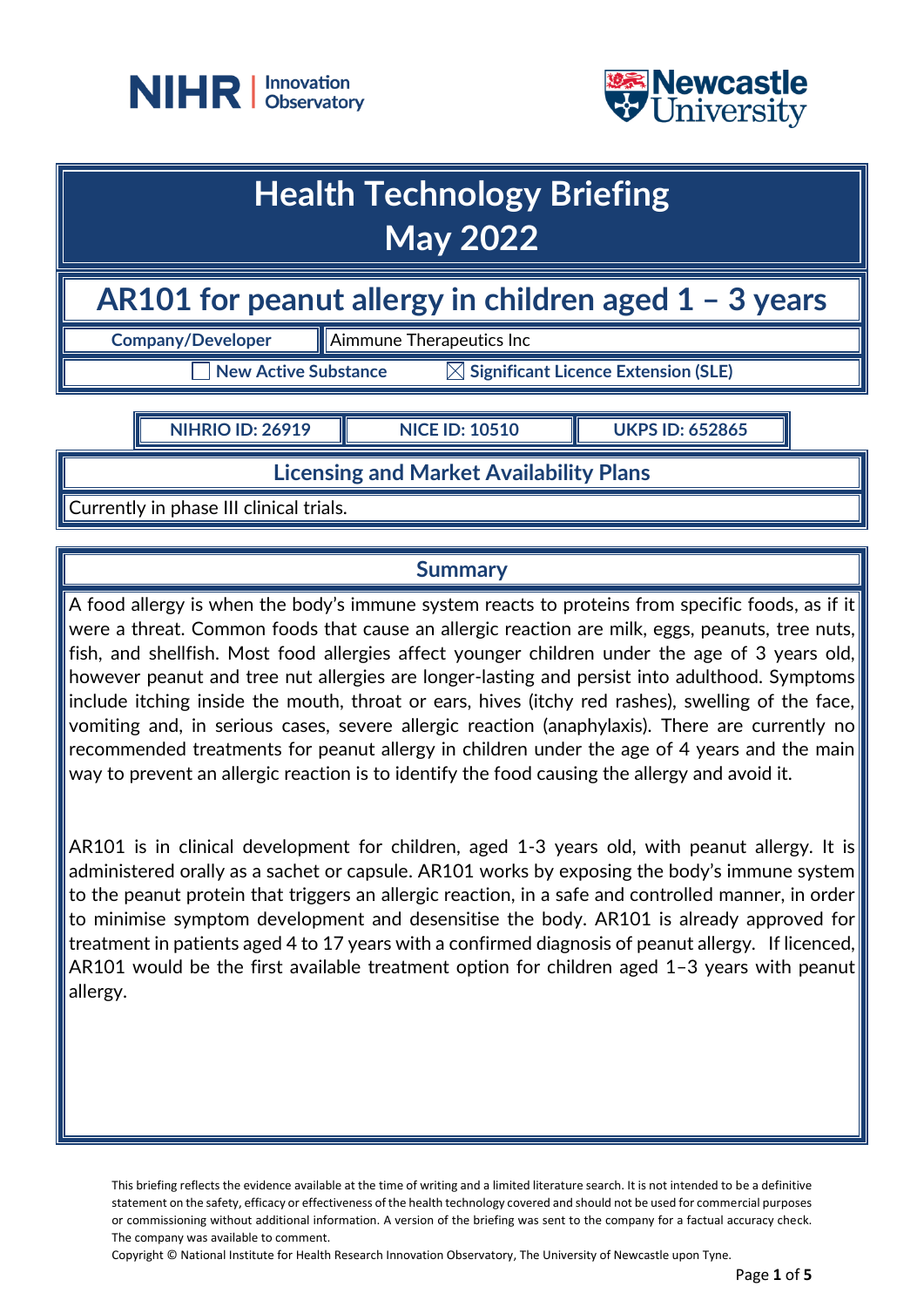



## **Proposed Indication**

For the treatment of peanut-allergic children aged 1 to <4 years old.<sup>1</sup>

## **Technology**

#### **Description**

AR101 (Palforzia, Arachis hypogaea) is a new peanut-derived, oral biologic drug that delivers a target daily maintenance dose of 300mg of peanut protein with a characterised protein profile. Previous studies have suggested that oral immunotherapy is a potential strategy for the treatment of peanut allergy by inducing desensitisation, which is generally understood as a transient up-ward shift in threshold reactivity to an allergen as a result of ongoing controlled exposure to that same allergen.<sup>2</sup> Oral immunotherapy involves exposing allergic individuals to gradually escalating doses of an allergen to render effector cells less reactive, thereby inducing desensitisation.<sup>3</sup> The precise mechanism of desensitisation is not fully understood.<sup>4</sup>

AR101 is in phase III (NCT03736447, POSEIDON) clinical development for peanut-allergic children aged 1 to <4 years. A101 powder is provided in oral capsules and sachets, and is administered in escalating doses for approximately 6 months.<sup>1</sup>

#### Key Innovation

There are currently no licenced, or National Institute for Health and Care Excellence (NICE)-recommended, treatment options for peanut allergy for children <4 years old; as such AR101 would offer the first treatment option for this population.2,5

In a phase III clinical trial (NCT03201003, ARTEMIS) for children aged 4-17 years old with peanut allergy, AR101 treatment led to rapid desensitisation to peanut protein, with a predictable safety profile that improved with treatment, and an associated improvement in self-reported and caregiver-reported food allergy-related quality of life.<sup>6</sup>

Regulatory & Development Status

In the EU/UK, AR101 is indicated for the treatment of patients aged 4 to 17 years with a confirmed diagnosis of peanut allergy. AR101 may be continued in patients ≥18 years old.<sup>4</sup>

AR101 is phase II and III clinical trials for peanut allergy.<sup>7</sup>

## **Patient Group**

#### Disease Area and Clinical Need

Peanut allergy is a type of food allergy whereby the body's immune system reacts to the proteins found in peanuts. This results in common symptoms, such as itching sensation in the mouth, throat or ears, hives (itchy raised red rashes), swelling of the face, and vomiting. In serious cases anaphylaxis (a severe allergic reaction) can occur causing breathing difficulties, trouble swallowing or speaking, and feeling dizzy or faint. Food allergies often affect younger children under the age of 3 years, and peanut allergies are usually longer-lasting allergies, which persist into adulthood.<sup>8</sup> Peanut allergy affects all aspects of daily life and can cause extreme anxiety for children and young people with the allergy and their carers. It can have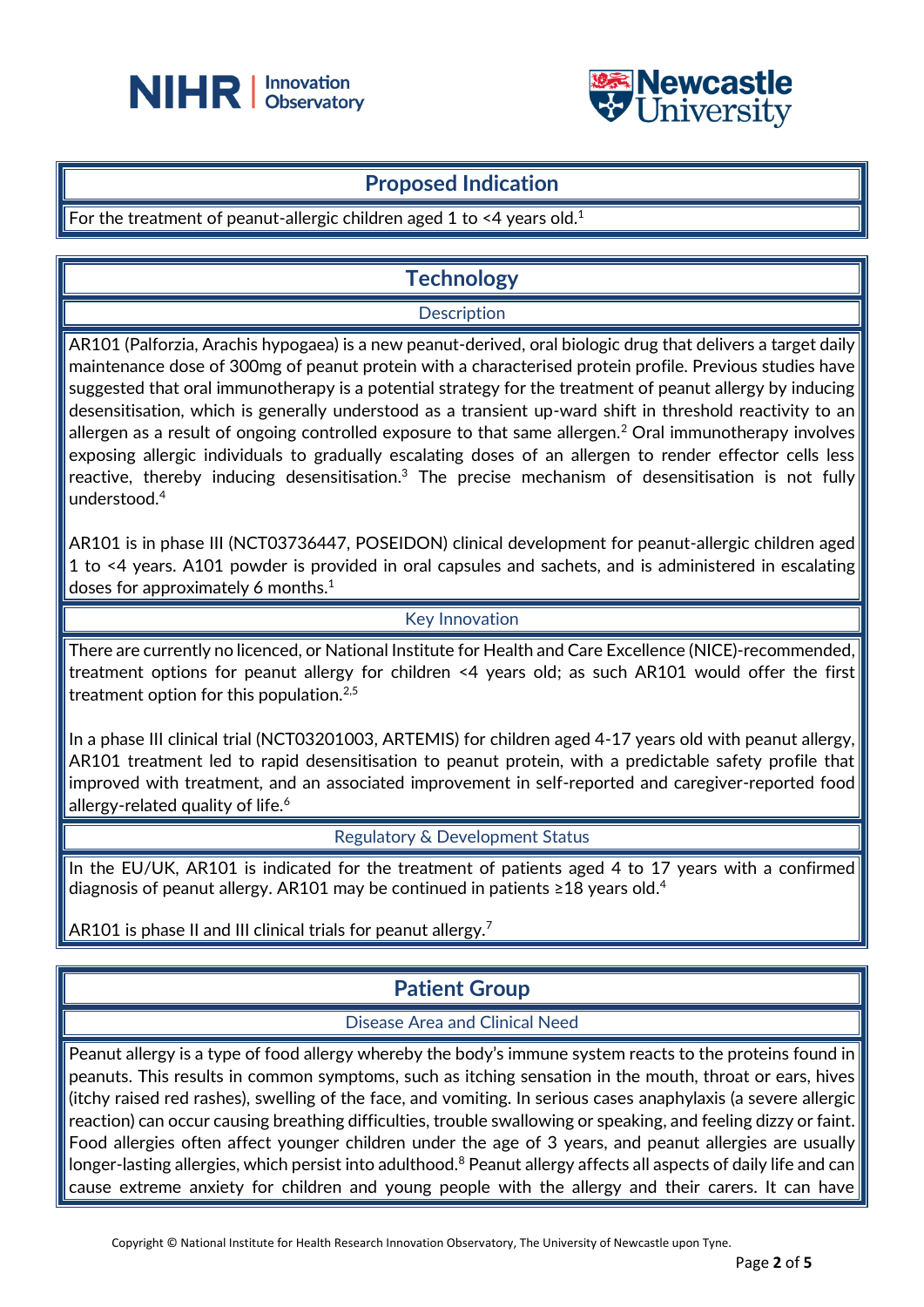



implications for shopping and preparing food, weaning infants, eating out, travelling, seasonal events, education, socialising and work. Parents may experience anxiety, in particular around the time their children start secondary school or leave home.<sup>9</sup>

֦

In the UK, peanut allergies affects between 0.5-2.5% of children.<sup>10</sup> Applying these estimates to the most recent population estimates for England (mid-2020) would approximate between 9,734 and 48,668 children aged 1-3 have a peanut allergy.<sup>11</sup> For reasons that are unclear, rates of food allergies have risen sharply in the last 20 years, however, deaths from anaphylaxis-related food reactions are now rare.<sup>8</sup>

#### Recommended Treatment Options

There are currently no licensed (nor NICE-recommended) treatments for peanut allergy in under 4-yearold children. Currently standard of care is based around supporting the use of strict elimination diet and the timely administration of rescue medications in case of an allergic reaction on accidental exposure.<sup>2,5</sup>

| <b>Clinical Trial Information</b> |                                                                                                                                                                                                                                                                                                                                                                                      |
|-----------------------------------|--------------------------------------------------------------------------------------------------------------------------------------------------------------------------------------------------------------------------------------------------------------------------------------------------------------------------------------------------------------------------------------|
| <b>Trial</b>                      | POSEIDON; NCT03736447; Peanut Oral Immunotherapy Study of Early<br>Intervention for Desensitisation<br><b>Phase III - Active, not recruiting</b><br>Location(s): 2 EU countries, UK, and United States<br>Primary completion date: June 2022                                                                                                                                         |
| <b>Trial Design</b>               | Triple masked (participant, care provider, investigator), randomised parallel<br>assignment.                                                                                                                                                                                                                                                                                         |
| Population                        | $N=146$ (actual); aged 1 to <4 years old; sensitivity to peanut.                                                                                                                                                                                                                                                                                                                     |
| Intervention(s)                   | AR101 powder provided in capsules and sachets, in escalating doses for<br>approximately 6 months.                                                                                                                                                                                                                                                                                    |
| Comparator(s)                     | Matched placebo.                                                                                                                                                                                                                                                                                                                                                                     |
| Outcome(s)                        | Efficacy of AR101 [Time Frame: 12 months]<br>The proportion of subjects treated with AR101 compared with placebo who<br>tolerate an at least 600 mg single dose (for patients in the US) or 1000 mg single<br>dose (for patients in Europe) of peanut protein with no more than mild allergy<br>symptoms during the exit double-blind placebo-controlled food challenge<br>(DBPCFC). |
| Results (efficacy)                |                                                                                                                                                                                                                                                                                                                                                                                      |
| Results (safety)                  |                                                                                                                                                                                                                                                                                                                                                                                      |

## **Estimated Cost**

The list price of Palforzia is £10.12 per day. A flat price is applied for each Palforzia dose (range 0.5 mg to 300 mg).<sup>12</sup>

## **Relevant Guidance**

NICE Guidance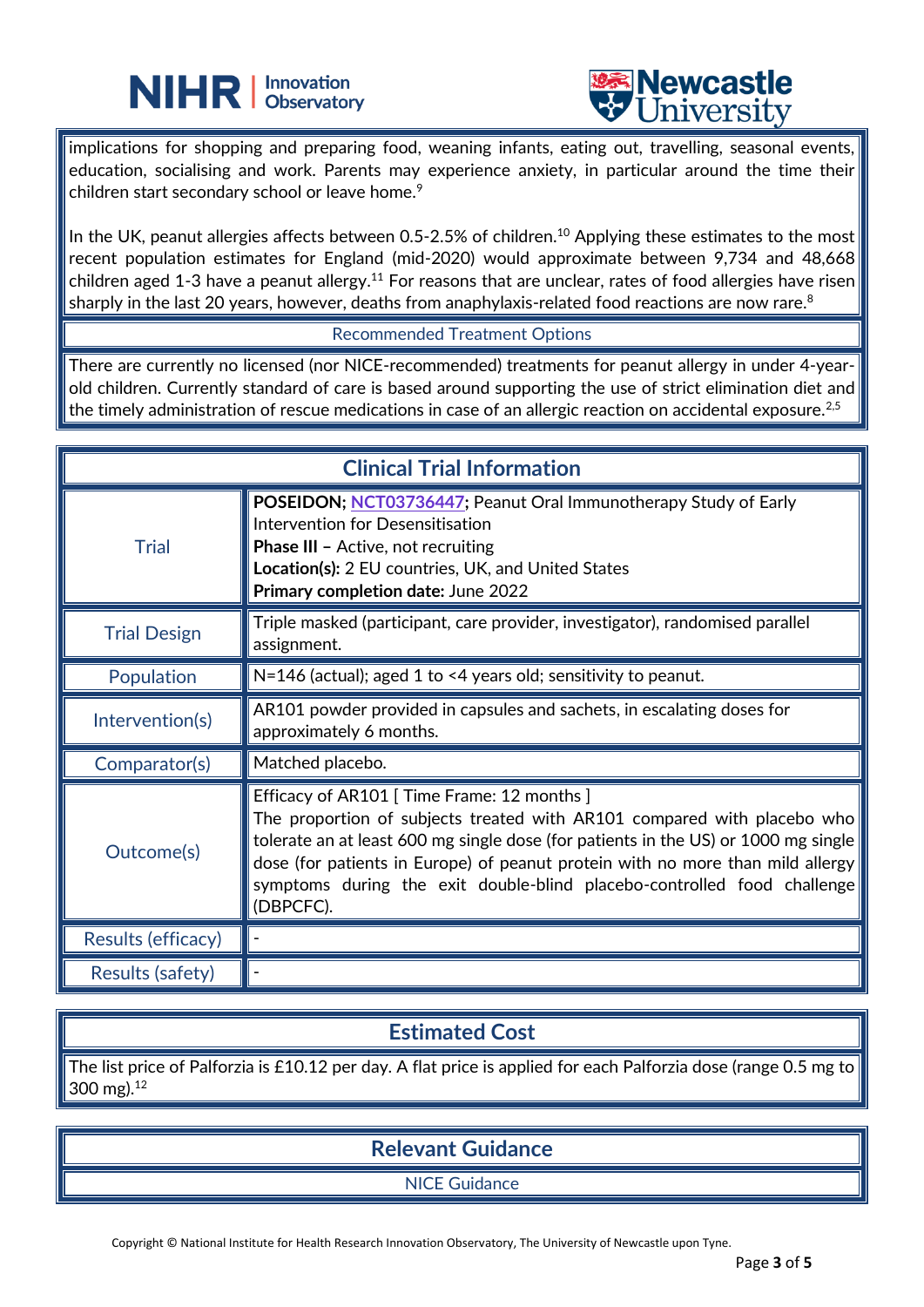



• NICE clinical guideline. Food allergy in under 19s: assessment and diagnosis (CG116). February 2011.

#### NHS England (Policy/Commissioning) Guidance

֦

• NHS England. 2013/14 NHS Standard Contract for Paediatric Medicine: Specialised Allergy services. E03/S/j.

#### Other Guidance

- European Academy of Allergy and Clinical Immunology (EAACI). EAACI guideline: Preventing the development of food allergy in infants and young children (2020 update). March 2021.<sup>13</sup>
- British Society for Allergy and Clinical Immunology (BSACI). BSACI guideline for the diagnosis and management of peanut and tree nut allergy. June 2017.<sup>10</sup>
- EAACI. EAACI Food Allergy and Anaphylaxis Guidelines: diagnosis and management of food allergy. June 2014.<sup>14</sup>

## **Additional Information**

#### **References**

| $\mathbf{1}$   | Clinicaltrials.gov. Peanut Oral Immunotherapy Study of Early Intervention for Desensitization<br>(POSEIDON). Trial ID: NCT03736447. Status: Active, not recruiting. Available from: |
|----------------|-------------------------------------------------------------------------------------------------------------------------------------------------------------------------------------|
|                | https://clinicaltrials.gov/ct2/show/NCT03736447 [Accessed 18 Apr 2022].                                                                                                             |
| $\overline{2}$ | AR101 Oral Immunotherapy for Peanut Allergy. New England Journal of Medicine.                                                                                                       |
|                | 2018;379(21):1991-2001. Available from: https://doi.org/10.1056/NEJMoa1812856.                                                                                                      |
| 3              | Mori F, Barni S, Liccioli G, Novembre E. Oral Immunotherapy (OIT): A Personalized Medicine.                                                                                         |
|                | Medicina (Kaunas, Lithuania). 2019;55(10):684. Available from:                                                                                                                      |
|                | https://doi.org/10.3390/medicina55100684.                                                                                                                                           |
| $\overline{4}$ | European Medicines Compendium (emc). Palforzia. 2021. Available from:                                                                                                               |
|                | https://www.medicines.org.uk/emc/product/12197/smpc [Accessed 14 Apr 2022].                                                                                                         |
| 5              | National Institute for Health and Care Excellence (NICE). Food allergy in under 19s:                                                                                                |
|                | assessment and diagnosis (CG116). Last Update Date: February 2011. Available from:                                                                                                  |
|                | https://www.nice.org.uk/guidance/CG116 [Accessed 18 Apr 2022].                                                                                                                      |
| 6              | J OBH, Beyer K, Abbas A, Fernández-Rivas M, Turner PJ, Blumchen K, et al. Efficacy and                                                                                              |
|                | safety of oral immunotherapy with AR101 in European children with a peanut allergy                                                                                                  |
|                | (ARTEMIS): a multicentre, double-blind, randomised, placebo-controlled phase 3 trial. Lancet                                                                                        |
|                | Child Adolesc Health. 2020 Oct;4(10):728-39. Available from: https://doi.org/10.1016/s2352-                                                                                         |
|                | 4642(20)30234-0.                                                                                                                                                                    |
| 7              | Clinicaltrials.gov. Phase II and III clinical trials for AR101. Available from:                                                                                                     |
|                | https://clinicaltrials.gov/ct2/results?term=AR101&recrs=b&recrs=a&recrs=f&recrs=d&recrs=                                                                                            |
|                | e&age_v=&gndr=&type=&rslt=&phase=1&phase=2&Search=Apply [Accessed 18 Apr 2022].                                                                                                     |
| 8              | NHS. Food allergy - Overview. 2019. Available from: https://www.nhs.uk/conditions/food-                                                                                             |
|                | allergy/ [Accessed 18 Apr 2022].                                                                                                                                                    |
| 9              | National Institute for Health and Care Excellence (NICE). Palforzia for treating peanut allergy                                                                                     |
|                | in children and young people (TA769). Last Update Date: February 2022. Available from:                                                                                              |
|                | https://www.nice.org.uk/guidance/ta769/chapter/3-Committee-discussion [Accessed 19 Apr                                                                                              |

Copyright © National Institute for Health Research Innovation Observatory, The University of Newcastle upon Tyne.

2022].